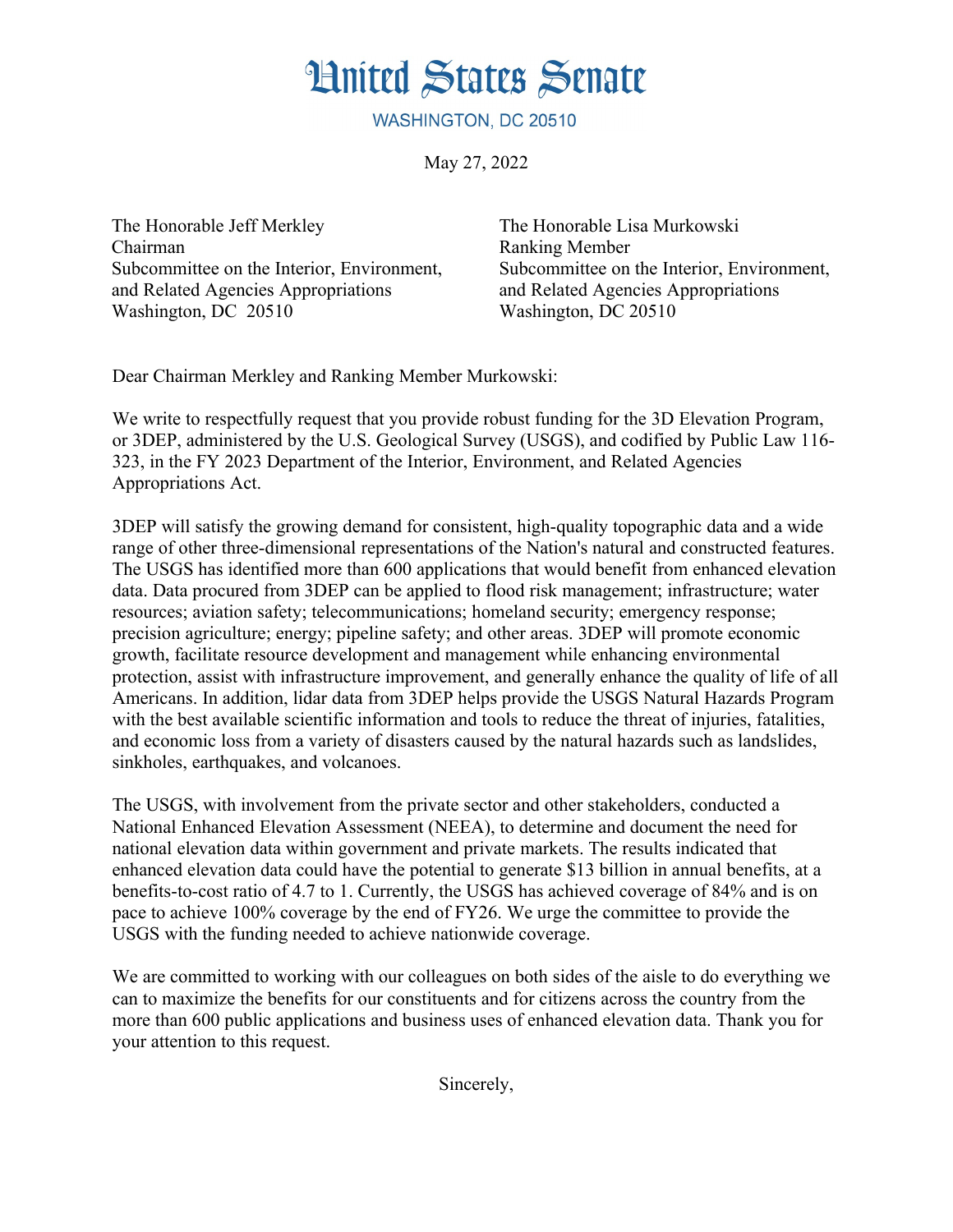Maria Cantwell United States Senator

Richard Blomes,

Richard Blumenthal United States Senator

- Covey

Robert P. Casey, Jr. United States Senator

Ron Wyden

United States Senator

Shirred Brown

Sherrod Brown United States Senator

In Sull

Dan Sullivan United States Senator

M. Michael Rounds United States Senator

Dianne Feinstein United States Senator

 $\omega$ 

Jacky Rosen United States Senator

Tammy Baldwin United States Senator